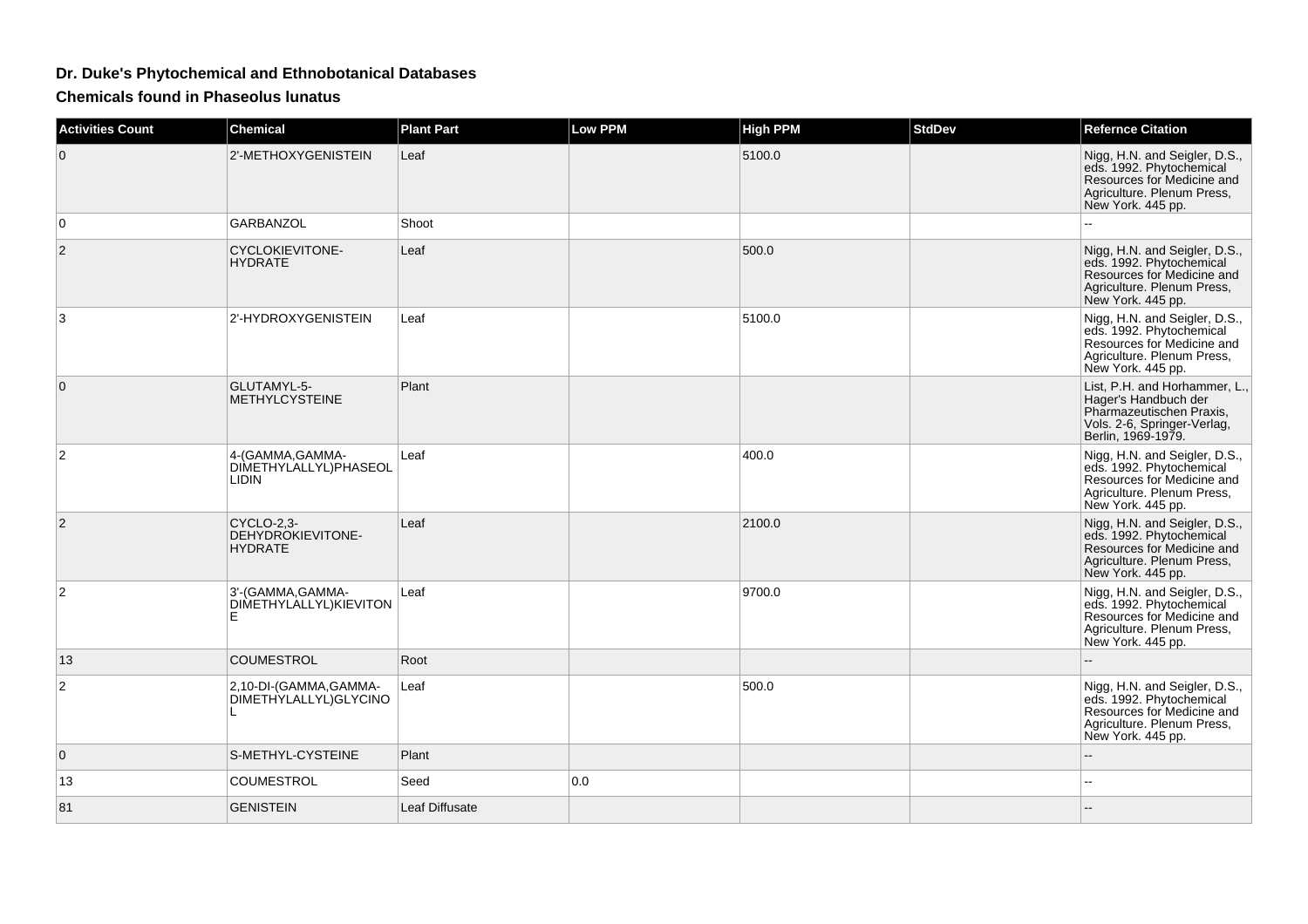| <b>Activities Count</b> | <b>Chemical</b>                              | <b>Plant Part</b> | <b>Low PPM</b> | <b>High PPM</b> | <b>StdDev</b> | <b>Refernce Citation</b>                                                                                                                   |
|-------------------------|----------------------------------------------|-------------------|----------------|-----------------|---------------|--------------------------------------------------------------------------------------------------------------------------------------------|
| 3                       | 5-DEOXYKIEVITONE                             | Leaf              |                | 2300.0          |               | Nigg, H.N. and Seigler, D.S.,<br>eds. 1992. Phytochemical<br>Resources for Medicine and<br>Agriculture. Plenum Press,<br>New York. 445 pp. |
| 8                       | AMYGDALIN                                    | Seed              |                |                 |               | List, P.H. and Horhammer, L.,<br>Hager's Handbuch der<br>Pharmazeutischen Praxis,<br>Vols. 2-6, Springer-Verlag,<br>Berlin, 1969-1979.     |
| $\overline{2}$          | 5-DEOXYKIEVITOL                              | Leaf              |                | 33000.0         |               | Nigg, H.N. and Seigler, D.S.,<br>eds. 1992. Phytochemical<br>Resources for Medicine and<br>Agriculture. Plenum Press,<br>New York. 445 pp. |
| $\mathbf 0$             | PHASEOLUNATIN                                | Seed              |                |                 |               |                                                                                                                                            |
| 0                       | 3-HYDROXY-4'-<br><b>METHOXYFLAVONE</b>       | Shoot             |                |                 |               |                                                                                                                                            |
| 3                       | 2,3-DEHYDROKIEVITONE                         | Leaf              |                | 900.0           |               | Nigg, H.N. and Seigler, D.S.,<br>eds. 1992. Phytochemical<br>Resources for Medicine and<br>Agriculture. Plenum Press,<br>New York. 445 pp. |
| 3                       | 2'-HYDROXYDAIDZEIN                           | Leaf              |                | 2300.0          |               | Nigg, H.N. and Seigler, D.S.,<br>eds. 1992. Phytochemical<br>Resources for Medicine and<br>Agriculture. Plenum Press,<br>New York. 445 pp. |
| $\overline{2}$          | 2,3-DEHYDROKIEVITOL                          | Leaf              |                | 800.0           |               | Nigg, H.N. and Seigler, D.S.,<br>eds. 1992. Phytochemical<br>Resources for Medicine and<br>Agriculture. Plenum Press,<br>New York. 445 pp. |
| $\Omega$                | <b>ISOFERREIRIN</b>                          | Leaf              |                | 1100.0          |               | Nigg, H.N. and Seigler, D.S.,<br>eds. 1992. Phytochemical<br>Resources for Medicine and<br>Agriculture. Plenum Press,<br>New York. 445 pp. |
| 3                       | 8-HYDROXYGENISTEIN                           | Leaf              |                | 3600.0          |               | Nigg, H.N. and Seigler, D.S.,<br>eds. 1992. Phytochemical<br>Resources for Medicine and<br>Agriculture. Plenum Press,<br>New York. 445 pp. |
| 0                       | 1".2''.<br><b>DÉHYDROCYCLOKIEVITON</b><br>E. | Leaf              |                | 5600.0          |               | Nigg, H.N. and Seigler, D.S.,<br>eds. 1992. Phytochemical<br>Resources for Medicine and<br>Agriculture. Plenum Press,<br>New York. 445 pp. |
| $\overline{4}$          | <b>IRIGENIN</b>                              | Shoot             |                |                 |               |                                                                                                                                            |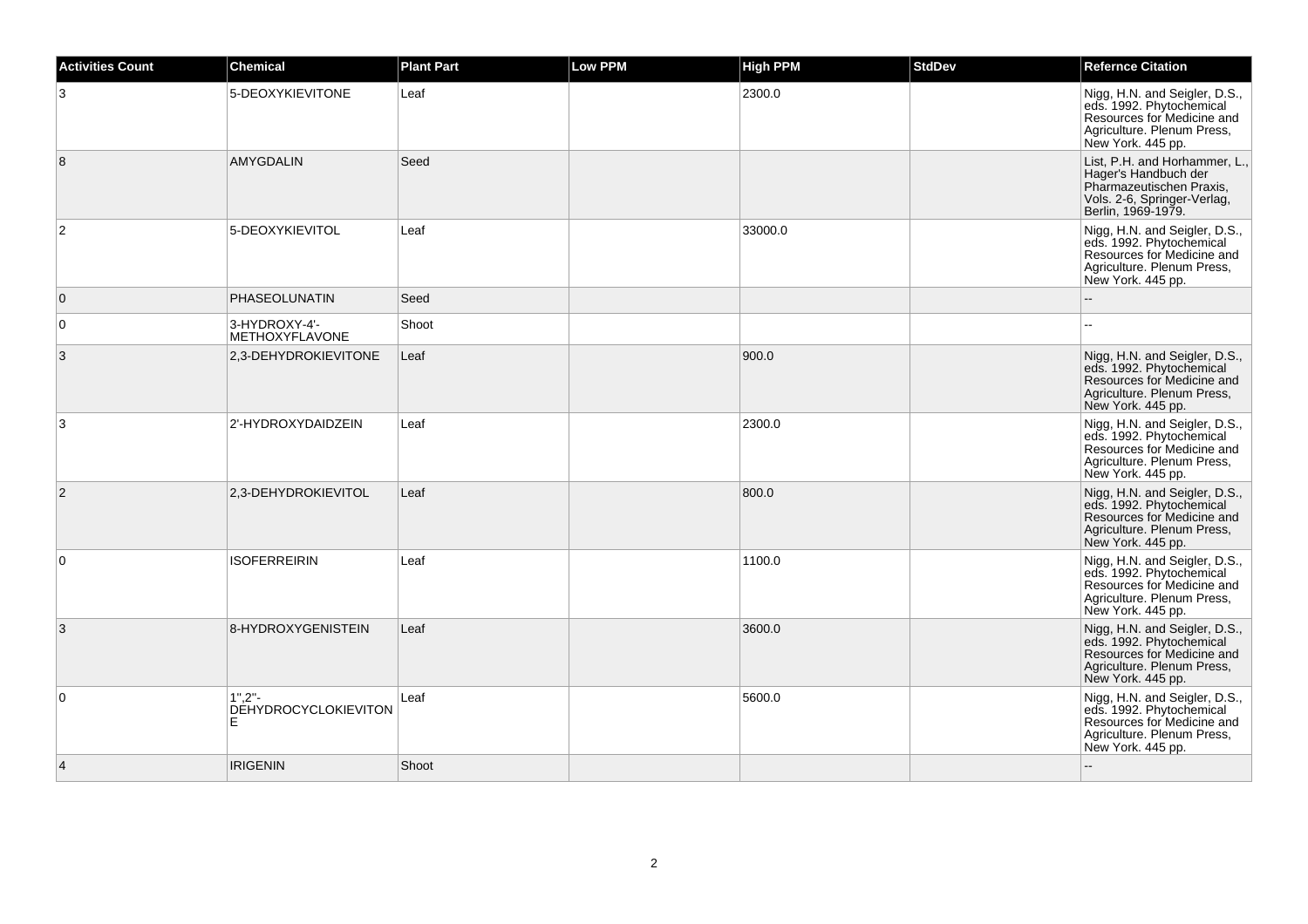| <b>Activities Count</b> | <b>Chemical</b>              | <b>Plant Part</b>      | Low PPM | <b>High PPM</b> | <b>StdDev</b>       | <b>Refernce Citation</b>                                                                                                                   |
|-------------------------|------------------------------|------------------------|---------|-----------------|---------------------|--------------------------------------------------------------------------------------------------------------------------------------------|
|                         | 8,2'-DIHYDROXYGENISTEIN Leaf |                        |         | 5800.0          |                     | Nigg, H.N. and Seigler, D.S.,<br>eds. 1992. Phytochemical<br>Resources for Medicine and<br>Agriculture. Plenum Press,<br>New York. 445 pp. |
| $\overline{0}$          | <b>WATER</b>                 | <b>Sprout Seedling</b> |         | 640000.0        | -1.6726424699664966 |                                                                                                                                            |
| 15                      | <b>FIBER</b>                 | <b>Sprout Seedling</b> | 6000.0  | 17000.0         | -1.3976624547397958 | <b>CRC Handbook of Medicinal</b><br>Herbs and/or CRC Handbook<br>of Proximate Analyses                                                     |
| $\overline{0}$          | <b>FAT</b>                   | Seed                   | 1000.0  | 28898.0         | -1.2456752692012885 |                                                                                                                                            |
| $\overline{0}$          | ALPHA-LINOLEIC-ACID          | Seed                   | 950.0   | 4570.0          | -1.1760076321649213 | $\sim$                                                                                                                                     |
| 15                      | <b>RIBOFLAVIN</b>            | <b>Sprout Seedling</b> | 1.4     | 3.9             | -1.108146796514586  |                                                                                                                                            |
| 28                      | <b>CALCIUM</b>               | Leaf                   | 80.0    | 2857.0          | -1.064557058192606  | <b>CRC Handbook of Medicinal</b><br>Herbs and/or CRC Handbook<br>of Proximate Analyses                                                     |
| $\overline{0}$          | <b>KILOCALORIES</b>          | <b>Sprout Seedling</b> | 100.0   | 3060.0          | -1.0461169193597875 |                                                                                                                                            |
| $\overline{0}$          | <b>HYDROXYGENISTEIN</b>      | Leaf Diffusate         |         | 4.0             | -1.0042632195254433 | $\sim$                                                                                                                                     |
| 18                      | OLEIC-ACID                   | Seed                   | 500.0   | 1680.0          | -0.9652896250150863 |                                                                                                                                            |
| 112                     | ASCORBIC-ACID                | <b>Sprout Seedling</b> | 70.0    | 194.0           | -0.9301554608062169 | <b>CRC Handbook of Medicinal</b><br>Herbs and/or CRC Handbook<br>of Proximate Analyses                                                     |
| 31                      | <b>THIAMIN</b>               | <b>Sprout Seedling</b> | 0.1     | 4.7             | -0.8926853261592119 |                                                                                                                                            |
| $\overline{4}$          | <b>PHOSPHORUS</b>            | Leaf                   |         | 360.0           | -0.8484475813664748 | $\mathbf{u}$                                                                                                                               |
| 27                      | LINOLEIC-ACID                | Seed                   | 2150.0  | 9509.0          | -0.8363595595989931 | $\overline{\phantom{a}}$                                                                                                                   |
| $\overline{0}$          | KILOCALORIES                 | Seed                   | 1130.0  | 3840.0          | -0.7973418967888913 | $\sim$                                                                                                                                     |
| 13                      | <b>MUFA</b>                  | Seed                   | 500.0   | 1680.0          | -0.7794549980661318 |                                                                                                                                            |
| $\overline{4}$          | <b>PUFA</b>                  | Seed                   | 3090.0  | 14079.0         | -0.6987597730103201 | $\mathbf{u}$                                                                                                                               |
| 13                      | <b>LIGNIN</b>                | Seed                   | 3400.0  | 6400.0          | -0.6566021203023709 |                                                                                                                                            |
| 15                      | <b>FIBER</b>                 | Leaf                   |         | 111000.0        | -0.6249222392756235 | <b>CRC Handbook of Medicinal</b><br>Herbs and/or CRC Handbook<br>of Proximate Analyses                                                     |
| $\overline{0}$          | FAT                          | <b>Sprout Seedling</b> | 2900.0  | 22000.0         | -0.624201906684424  |                                                                                                                                            |
| $\overline{0}$          | <b>FAT</b>                   | Fruit                  |         | 6000.0          | -0.5954245724262762 | <b>CRC Handbook of Medicinal</b><br>Herbs and/or CRC Handbook<br>of Proximate Analyses                                                     |
| 13                      | PALMITIC-ACID                | Seed                   | 1180.0  | 5813.0          | -0.5796599980056426 |                                                                                                                                            |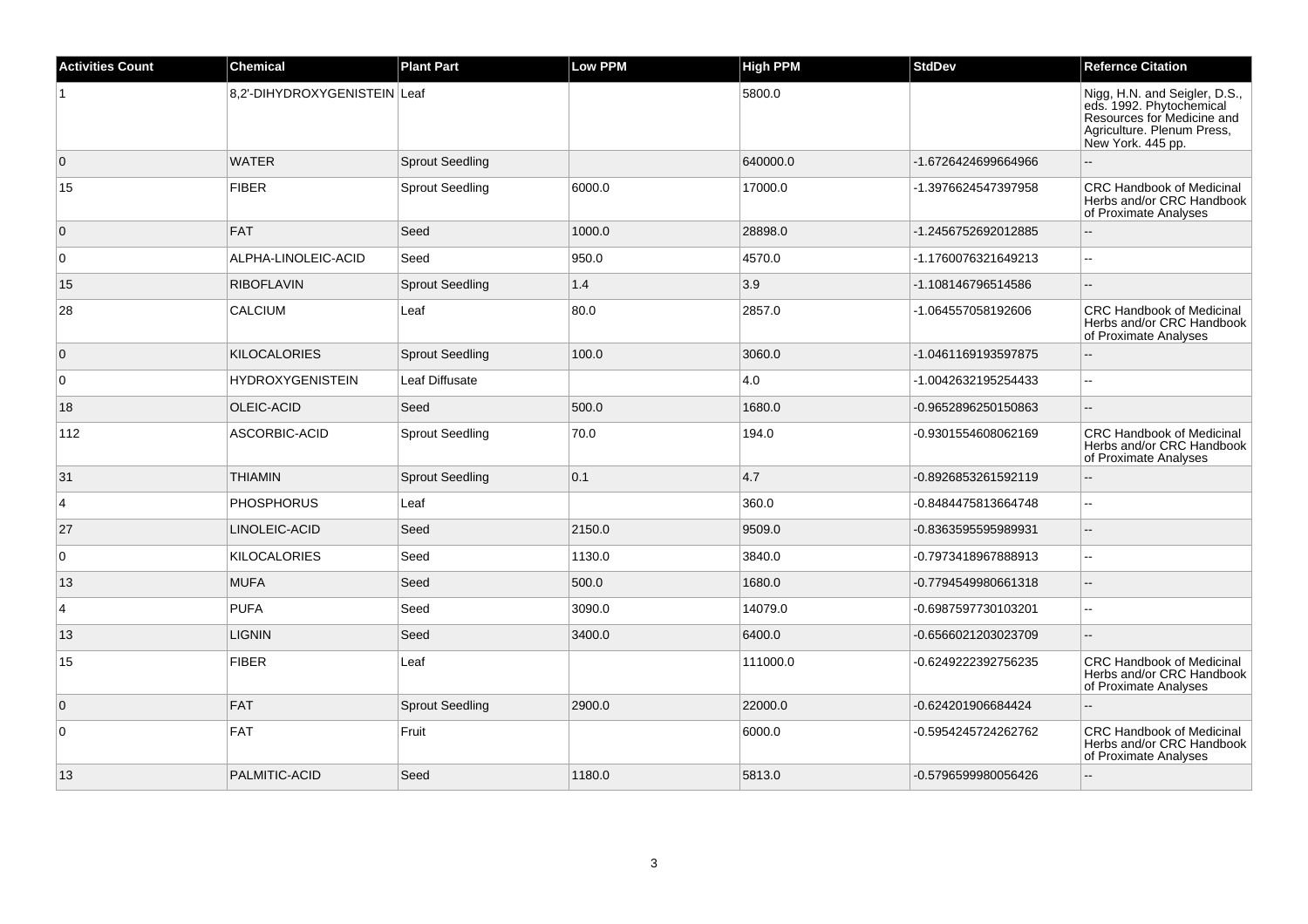| <b>Activities Count</b> | <b>Chemical</b>      | <b>Plant Part</b>      | <b>Low PPM</b> | <b>High PPM</b> | <b>StdDev</b>        | <b>Refernce Citation</b>                                                                                                                |
|-------------------------|----------------------|------------------------|----------------|-----------------|----------------------|-----------------------------------------------------------------------------------------------------------------------------------------|
| 81                      | <b>GENISTEIN</b>     | Leaf                   |                | 2300.0          | -0.5761048613124907  | Nigg, H.N. and Seigler, D.S., eds. 1992. Phytochemical<br>Resources for Medicine and<br>Agriculture. Plenum Press,<br>New York. 445 pp. |
| 8                       | STEARIC-ACID         | Seed                   | 220.0          | 739.0           | -0.5493562496934008  |                                                                                                                                         |
| 39                      | <b>NIACIN</b>        | <b>Sprout Seedling</b> | 8.0            | 56.0            | -0.5317365686969346  |                                                                                                                                         |
| $\overline{0}$          | <b>SFA</b>           | Seed                   | 1620.0         | 6653.0          | -0.5130672923462005  |                                                                                                                                         |
| 53                      | BETA-CAROTENE        | <b>Sprout Seedling</b> | 0.3            | 0.8             | -0.4606140559060844  | <b>CRC Handbook of Medicinal</b><br>Herbs and/or CRC Handbook<br>of Proximate Analyses                                                  |
| $\overline{0}$          | <b>ASH</b>           | Fruit                  |                | 40000.0         | -0.4315138599096578  | CRC Handbook of Medicinal<br>Herbs and/or CRC Handbook<br>of Proximate Analyses                                                         |
| 15                      | <b>FIBER</b>         | Seed                   | 10000.0        | 84500.0         | -0.3970101712098695  |                                                                                                                                         |
| 14                      | <b>ARGININE</b>      | Seed                   | 4580.0         | 15390.0         | -0.391695611260045   | USDA's Ag Handbook 8 and<br>sequelae)                                                                                                   |
| 32                      | <b>DAIDZEIN</b>      | Seed                   | 0.3            | 28.0            | -0.38531802700702444 |                                                                                                                                         |
| 15                      | <b>METHIONINE</b>    | Seed                   | 680.0          | 3017.0          | -0.33511621096380556 |                                                                                                                                         |
| 8                       | <b>GLUTAMIC-ACID</b> | Seed                   | 8810.0         | 33820.0         | -0.333021651306727   | USDA's Ag Handbook 8 and<br>sequelae)                                                                                                   |
| 28                      | <b>CALCIUM</b>       | <b>Sprout Seedling</b> | 1090.0         | 3028.0          | -0.3113957775064191  | <b>CRC Handbook of Medicinal</b><br>Herbs and/or CRC Handbook<br>of Proximate Analyses                                                  |
| 81                      | <b>GENISTEIN</b>     | Seed                   | 0.0            | 40.1            | -0.30321411252522595 | ä.                                                                                                                                      |
| $6\phantom{.}6$         | <b>MYRISTIC-ACID</b> | Seed                   | 20.0           | 67.0            | -0.2951261296538609  |                                                                                                                                         |
| $\vert$ 1               | SODIUM               | Seed                   | 5.0            | 269.0           | -0.28870093305884625 | L.                                                                                                                                      |
| $\overline{0}$          | <b>KILOCALORIES</b>  | Leaf                   | 80.0           | 2860.0          | -0.2548146676073852  |                                                                                                                                         |
| $\overline{2}$          | <b>CYSTINE</b>       | Seed                   | 830.0          | 2789.0          | -0.25111403533042315 | USDA's Ag Handbook 8 and<br>sequelae)                                                                                                   |
| $\overline{0}$          | <b>BARIUM</b>        | Seed                   | 1.0            | 30.0            | -0.23022161672747324 |                                                                                                                                         |
| $\overline{0}$          | <b>FAT</b>           | Leaf                   | 0.0            | 48000.0         | -0.16862267810970435 | <b>CRC Handbook of Medicinal</b><br>Herbs and/or CRC Handbook<br>of Proximate Analyses                                                  |
| $\overline{2}$          | <b>COBALT</b>        | Seed                   | 0.0            | 1.0             | -0.16257255524625883 |                                                                                                                                         |
| 12                      | <b>GLYCINE</b>       | Seed                   | 2740.0         | 10090.0         | -0.12465742701620912 | USDA's Ag Handbook 8 and<br>sequelae)                                                                                                   |
| $\overline{0}$          | <b>CARBOHYDRATES</b> | <b>Sprout Seedling</b> | 200000.0       | 556000.0        | -0.11566411833728583 | <b>CRC Handbook of Medicinal</b><br>Herbs and/or CRC Handbook<br>of Proximate Analyses                                                  |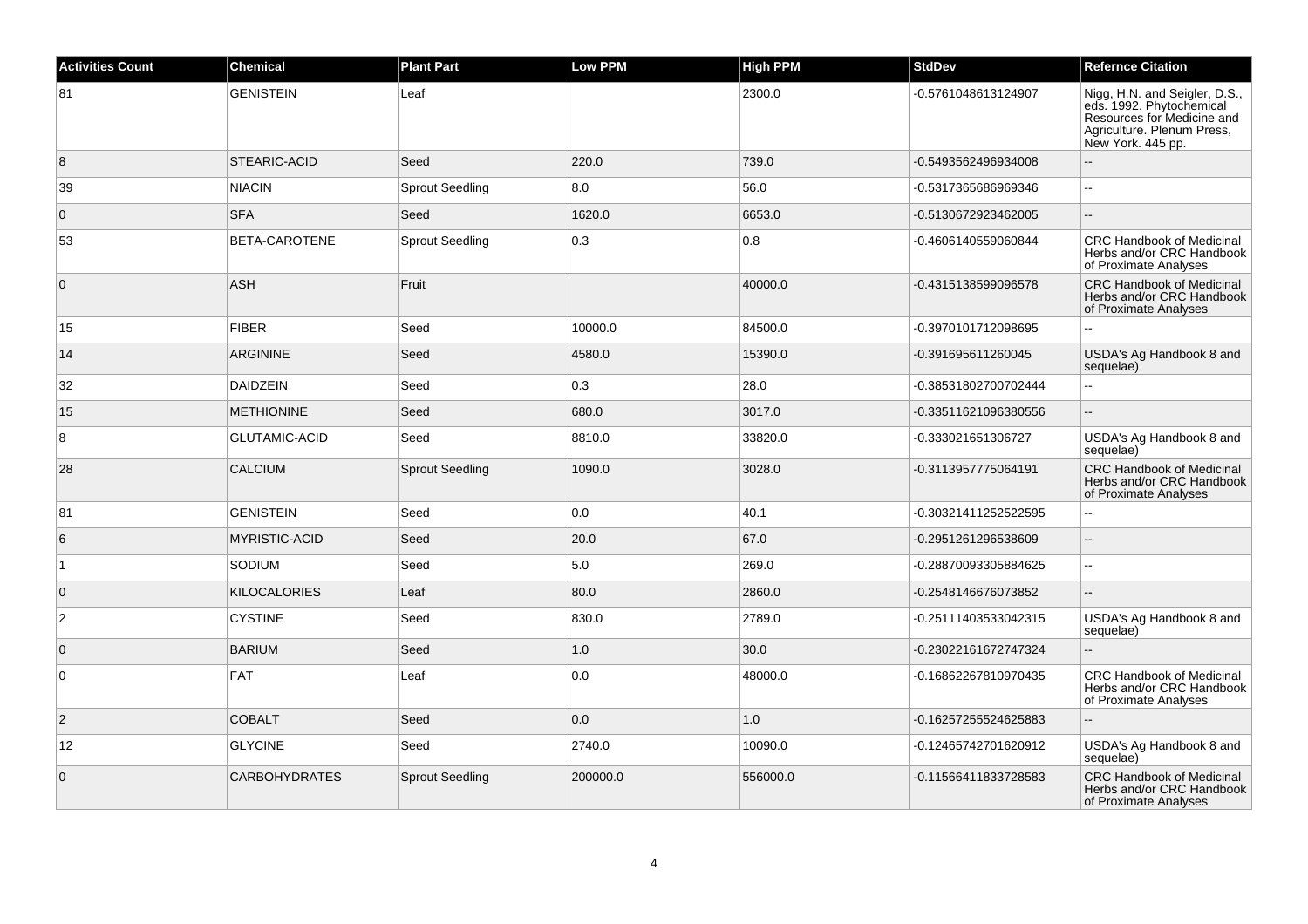| <b>Activities Count</b> | <b>Chemical</b>      | <b>Plant Part</b>      | <b>Low PPM</b> | High PPM | <b>StdDev</b>        | <b>Refernce Citation</b>                                                               |
|-------------------------|----------------------|------------------------|----------------|----------|----------------------|----------------------------------------------------------------------------------------|
| 29                      | <b>TRYPTOPHAN</b>    | Seed                   | 900.0          | 3024.0   | -0.10268270521142216 |                                                                                        |
| $\overline{0}$          | <b>PROLINE</b>       | Seed                   | 1020.0         | 10855.0  | -0.09446949370222676 | ÷.                                                                                     |
| $\overline{0}$          | <b>CARBOHYDRATES</b> | Fruit                  |                | 766000.0 | -0.0902750066674574  | <b>CRC Handbook of Medicinal</b><br>Herbs and/or CRC Handbook<br>of Proximate Analyses |
| $\overline{0}$          | ASH                  | <b>Sprout Seedling</b> | 22000.0        | 61000.0  | -0.08467155315304167 | <b>CRC Handbook of Medicinal</b><br>Herbs and/or CRC Handbook<br>of Proximate Analyses |
| 11                      | PANTOTHENIC-ACID     | Seed                   | 2.3            | 16.0     | -0.07785532199076041 |                                                                                        |
| 12                      | <b>COPPER</b>        | Seed                   | 3.0            | 15.0     | 0.01682814208698858  | $\overline{\phantom{a}}$                                                               |
| $\overline{0}$          | <b>PROTEIN</b>       | Leaf                   | 6000.0         | 214000.0 | 0.021497714576003205 | $\sim$                                                                                 |
| 24                      | <b>CHROMIUM</b>      | Seed                   | 0.0            | 5.0      | 0.045935160498438064 |                                                                                        |
| $\overline{0}$          | TITANIUM             | Seed                   | 0.0            | 20.0     | 0.06479285650349677  | ÷.                                                                                     |
| $\overline{8}$          | <b>TYROSINE</b>      | Seed                   | 2200.0         | 8450.0   | 0.16419778773437388  |                                                                                        |
| 53                      | BETA-CAROTENE        | Seed                   | 0.0            | 9.8      | 0.18328220133121417  | USDA's Ag Handbook 8 and<br>sequelae)                                                  |
| 31                      | <b>THIAMIN</b>       | Seed                   | 1.6            | 7.4      | 0.1946489656859541   | Ξ.                                                                                     |
| 39                      | <b>NIACIN</b>        | Seed                   | 10.0           | 49.5     | 0.19798273750765077  | $\overline{a}$                                                                         |
| 112                     | ASCORBIC-ACID        | Seed                   | $0.0\,$        | 952.0    | 0.23307541788601452  | $\overline{\phantom{a}}$                                                               |
| $\overline{7}$          | PHENYLALANINE        | Seed                   | 3370.0         | 13760.0  | 0.26505605059796544  | $\sim$                                                                                 |
| $\vert$ 4               | <b>BORON</b>         | Seed                   | 1.0            | 30.0     | 0.2793241380657447   |                                                                                        |
| 3                       | <b>VALINE</b>        | Seed                   | 4270.0         | 14370.0  | 0.2904680497574405   | ÷.                                                                                     |
| 15                      | <b>FIBER</b>         | Fruit                  |                | 175000.0 | 0.314457685414015    | <b>CRC Handbook of Medicinal</b><br>Herbs and/or CRC Handbook<br>of Proximate Analyses |
| $\overline{2}$          | <b>LEUCINE</b>       | Seed                   | 5380.0         | 20595.0  | 0.33631282993834133  |                                                                                        |
| $\vert$ 3               | <b>NICKEL</b>        | Seed                   | 0.3            | 7.0      | 0.4299174580067636   |                                                                                        |
| 3                       | <b>ALANINE</b>       | Seed                   | 2600.0         | 12190.0  | 0.4323402326407051   | USDA's Ag Handbook 8 and<br>sequelae)                                                  |
| $\overline{7}$          | <b>HISTIDINE</b>     | Seed                   | 2320.0         | 7796.0   | 0.44447546934882604  | USDA's Ag Handbook 8 and<br>sequelae)                                                  |
| $\overline{0}$          | <b>PROTEIN</b>       | <b>Sprout Seedling</b> | 130000.0       | 361000.0 | 0.4725709176557974   | $\sim$                                                                                 |
| $\overline{0}$          | <b>PROTEIN</b>       | Seed                   | 68400.0        | 287000.0 | 0.4732765325212745   | $\sim$                                                                                 |
| $\overline{4}$          | <b>THREONINE</b>     | Seed                   | 2900.0         | 10320.0  | 0.48822411613852307  |                                                                                        |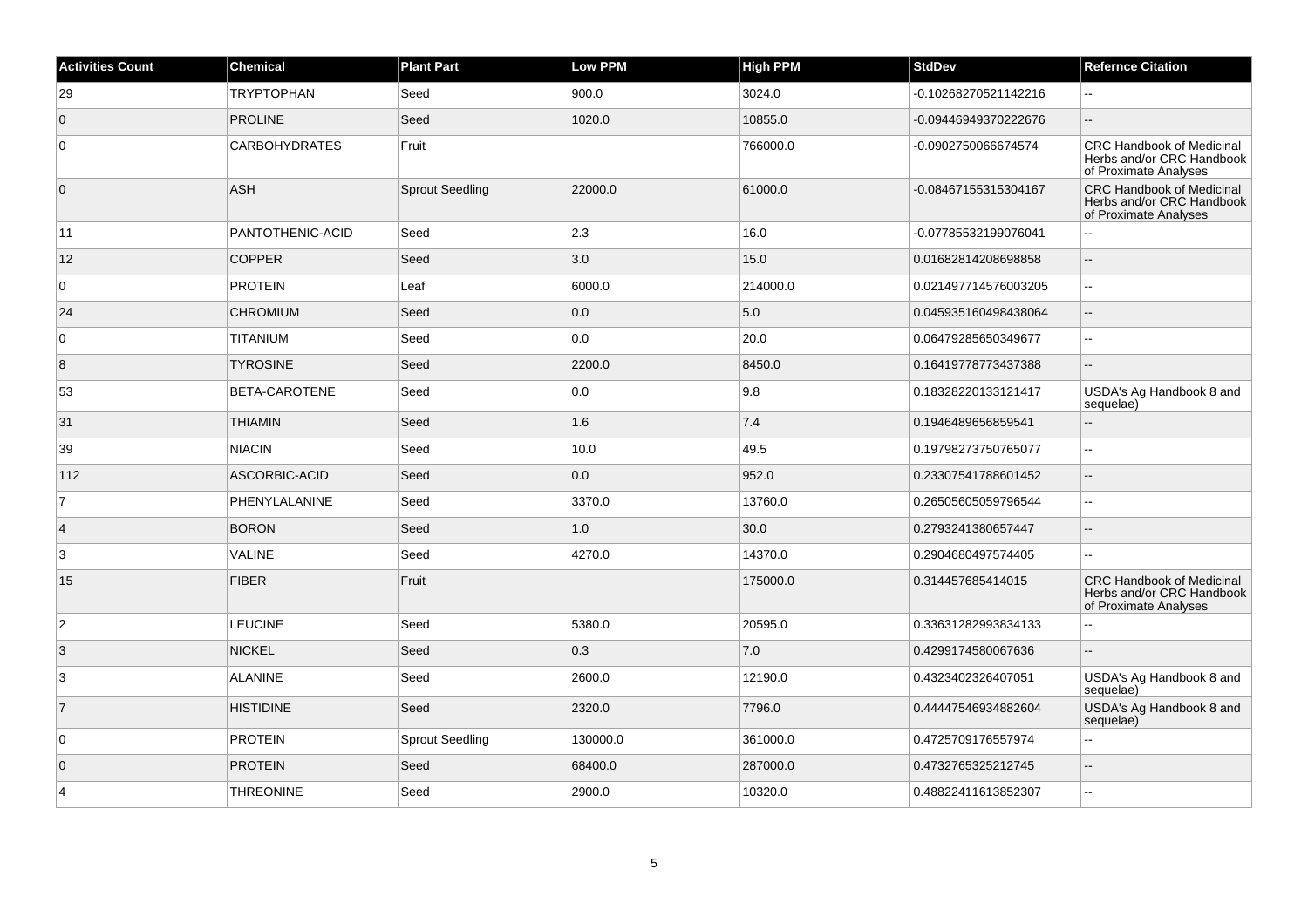| <b>Activities Count</b> | Chemical             | <b>Plant Part</b>      | <b>Low PPM</b> | <b>High PPM</b> | <b>StdDev</b>       | <b>Refernce Citation</b>                                                               |
|-------------------------|----------------------|------------------------|----------------|-----------------|---------------------|----------------------------------------------------------------------------------------|
| $\overline{0}$          | <b>CARBOHYDRATES</b> | Leaf                   | 17000.0        | 674000.0        | 0.49425767892588474 | <b>CRC Handbook of Medicinal</b><br>Herbs and/or CRC Handbook<br>of Proximate Analyses |
| $\overline{3}$          | <b>ISOLEUCINE</b>    | Seed                   | 4400.0         | 14785.0         | 0.5478501539209853  | USDA's Ag Handbook 8 and<br>sequelae)                                                  |
| 14                      | <b>MANGANESE</b>     | Seed                   | 8.0            | 100.0           | 0.5789731987465522  |                                                                                        |
| 15                      | <b>RIBOFLAVIN</b>    | Seed                   | 0.3            | 5.1             | 0.6039254891737816  | $\sim$                                                                                 |
| 3                       | ASPARTIC-ACID        | Seed                   | 7350.0         | 30802.0         | 0.7291156014800422  | USDA's Ag Handbook 8 and<br>sequelae)                                                  |
| $\overline{0}$          | LEAD                 | Seed                   | 0.4            | $5.0\,$         | 0.7501092826491648  |                                                                                        |
| 28                      | <b>CALCIUM</b>       | Seed                   | 250.0          | 8600.0          | 0.8179356201966016  | ш.                                                                                     |
| $\overline{0}$          | <b>WATER</b>         | Leaf                   |                | 972000.0        | 0.8200006464526265  | $\sim$                                                                                 |
| $\overline{0}$          | <b>CARBOHYDRATES</b> | Seed                   | 201000.0       | 731000.0        | 0.8250352521602637  | $\sim$                                                                                 |
| $\overline{4}$          | <b>LYSINE</b>        | Seed                   | 4520.0         | 19010.0         | 0.9361844799669995  | ä.                                                                                     |
| $\vert$ 4               | <b>PHOSPHORUS</b>    | Seed                   | 1130.0         | 9000.0          | 0.9636592343249576  | $\sim$                                                                                 |
| $\overline{0}$          | $VIT-B-6$            | Seed                   | 2.0            | 7.2             | 0.9735016974675352  | $\overline{a}$                                                                         |
| 13                      | <b>COUMESTROL</b>    | Leaf                   |                | 1200.0          | 1.0                 | $\sim$                                                                                 |
| 3                       | DALBERGIODIN         | Leaf Diffusate         |                | 12.0            | 1.0                 |                                                                                        |
| $\overline{1}$          | <b>SERINE</b>        | Seed                   | 4270.0         | 15900.0         | 1.020671669330021   | ÷.                                                                                     |
| $\overline{0}$          | <b>PROTEIN</b>       | Fruit                  |                | 188000.0        | 1.0523462069938174  | $\sim$                                                                                 |
| $\overline{0}$          | ASH                  | Leaf                   | 5000.0         | 179000.0        | 1.059739339830703   | CRC Handbook of Medicinal<br>Herbs and/or CRC Handbook<br>of Proximate Analyses        |
| 6                       | <b>IRON</b>          | Leaf                   | 23.0           | 821.0           | 1.1604413665178475  | CRC Handbook of Medicinal<br>Herbs and/or CRC Handbook<br>of Proximate Analyses        |
| 77                      | <b>ZINC</b>          | Seed                   | 7.0            | 100.0           | 1.5577119469180905  | ÷.                                                                                     |
| $\overline{0}$          | ASH                  | Seed                   | 15000.0        | 100000.0        | 1.5676426558251149  |                                                                                        |
| 65                      | <b>MAGNESIUM</b>     | Seed                   | 580.0          | 7000.0          | 1.6016677704610653  | ÷.                                                                                     |
| 0                       | <b>WATER</b>         | Seed                   | 46900.0        | 702400.0        | 1.8219784118561275  | $\overline{a}$                                                                         |
| $\vert 4 \vert$         | <b>PHOSPHORUS</b>    | <b>Sprout Seedling</b> | 3820.0         | 10611.0         | 2.046625909896273   |                                                                                        |
| 6                       | <b>IRON</b>          | <b>Sprout Seedling</b> | 13.0           | 228.0           | 2.073792630648015   | $\sim$                                                                                 |
| $\overline{0}$          | <b>ZIRCONIUM</b>     | Seed                   | 0.9            | 7.0             | 2.195044244331477   |                                                                                        |